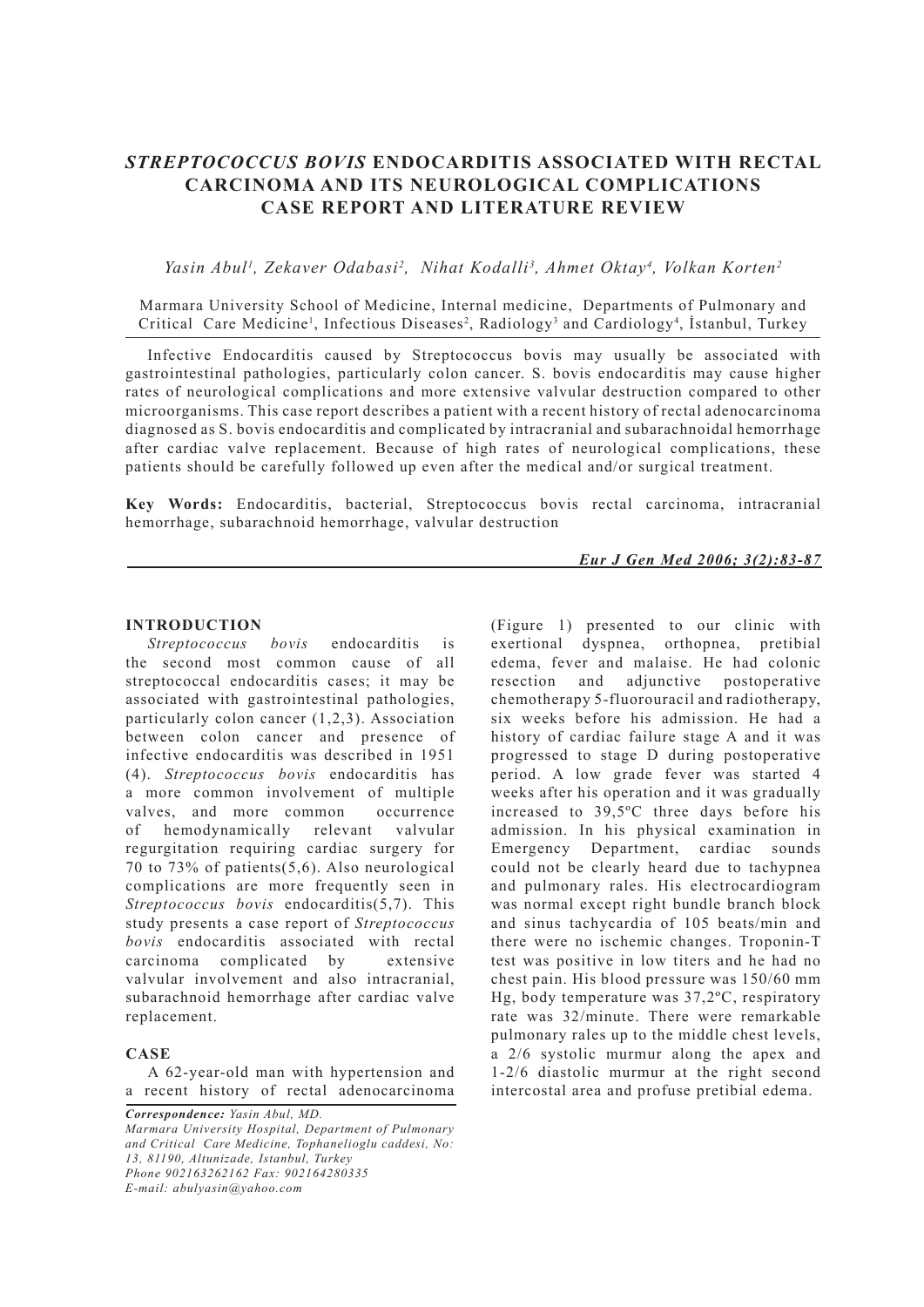aortic insufficiency (grade 4) and mitral insufficiency (Grade 4) were also detected.

The left ventricle was slightly increased in size and left ventricle ejection fraction was 50%. Fundoscopic examination for ocular manifestation of infective endocarditis was negative. The clinical diagnosis was infective endocarditis and Stage D congestive cardiac insufficiency and the patient was transferred to the coronary care unit. His rhythm was atrial fibrillation. His medical treatment was regulated for the congestive heart failure and atrial fibrillation. For the empirical treatment of infective endocarditis gentamycin 2x80 mg IV, cefazolin 3x2 g IV, and ampicillin 4x3 g IV was applied for the coverage of *streptococcus bovis* endocarditis.

During the follow up, patient's clinical picture deteriorated and pulmonary rales progressed up to upper lung levels. His respiratory rates, increased up to the 50/min. His cardiac rhythm returned to the sinus but because of his progressive heart failure caused by significant aortic insufficiency, the patient underwent aortic and mitral valve replacement .

Both aortic and mitral valves were replaced. In addition to the aortic and mitral valve vegetations, another vegetation of the posterior wall of the ascending aorta was also recognized during operation. His body temperature elevated to the 38 ºC at postoperative 2nd day. Blood and tissue culture showed coagulase negative *S. bovis*, which

**Figure 2-3. Increased cardio thoracic index and pulmonary vascular congestion preopretatively and regression of pulmonary vascular congestion after the operation.**



**Figure 1. Increased thickness of sigmoid colon suggesting a mass lesion**

Chest X-Ray revealed increased cardio thoracic index and pulmonary vascular congestion (Figure 2). Complete blood count showed leukocytosis  $(14,700/\mu l)$  and anemia (10,4 g/dl). Arterial blood pH was 7,45, partial oxygen saturation was 50,5 mmHg. Trans thoracic echocardiography revealed vegetations on both the aortic and mitral valves with dimensions of 20x11 mm and 11x8 mm respectively. Significant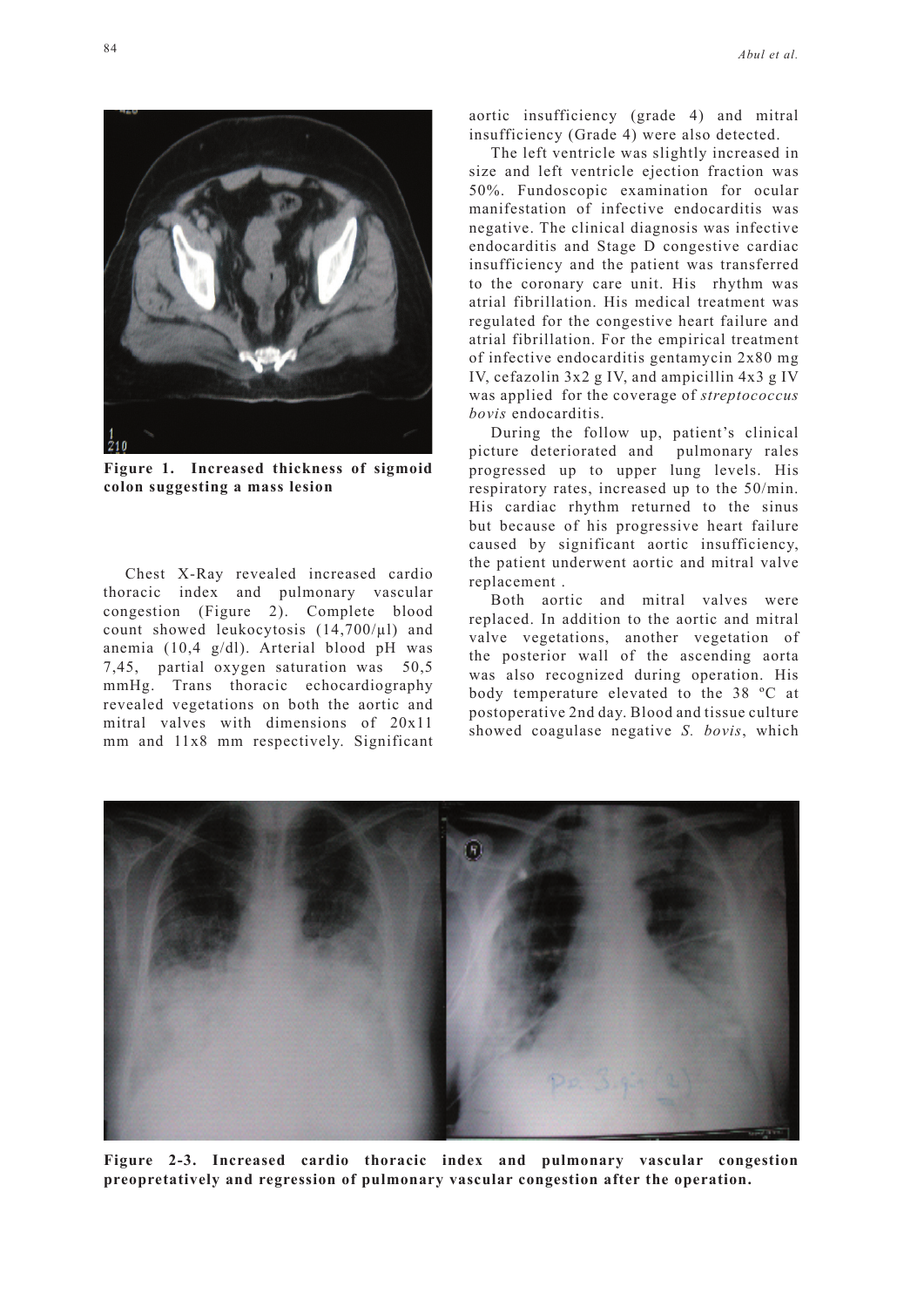

**Figure 4-5. Dilatation of ventricles, intraventricular, intraparenchymal and subarachnoid hemorrhage**

was sensitive to penicilin-G (MIC=0,064). His antimicrobial therapy was continued as gentamycin 2x60 mg IV and Ampicillin 4x2 gr IV postoperatively. His inotrops was stopped at the 6<sup>th</sup> day postoperatively Pulmonary findings on radiogram was regressed (Figure 3).

He had no fever and his clinical picture was improved during the inpatient ward follow up. But he developed sudden onset of tachypnea, tachycardia and decreased consciousness at postoperative 15th day. His blood pressure 220/110 mmHg, at that time his eyes was fixed , respiration was paralyzed and the patient suddenly collapsed, He was immediately entubated and transferred to the medical intensive care unit. Neurological examination showed pupillary anisocoria with miotic right pupil (1mm), mydriatic left pupil (5 mm); corneal , oculocephalic and light reflexes was not detected and his Glascow Coma Scale was 3 point at Intensive Care Unit presentation. Cerebral computed tomography showed dilatation of ventricles, intraventricular hemorrhage, intraparenchymal hemorrhage and subarachnoid hemorrhage (Figure 4- 5). His INR was 2,34 and subtherapeutic. Dexamethasone treatment was administered to the patient.

The patient was evaluated as intraventricular hemorrhage and acute hydrocephaly. But his brain stem reflexes was absent and he was accepted as inoperative. Twenty days after the operation of vulvular replacement, pupils widened acutely and became unreactive bilateraly. The patient died on the same day.

### **DISCUSSION**

*S. bovis* can be found in the normal flora of human gastrointestinal system. It is classified in *non-enterococcal Streptococcus species*  particularly Lancfield's group D. It is the second common Streptococci causing bacterial endocarditis. Other common streptococci isolates causing infective endocarditis are *Streptococcus sanguis*, *Streptococcus mutans*, and *Streptococcus mitis* (1,3). *S. bovis* endocarditis is often associated with colon and polyps as adenocarcinoma. In some studies from USA, colon adenocarcinomas were mostly associated with *S. Bovis* endocarditis, although some others showed it is more common with benign tumors (2,8,9,10). Possible gastrointestinal source has been found in up to  $84\%$  of cases  $(1,11)$ . *S. bovis* endocarditis generally affect the elderly patient population over 60 years of age (6,12,13).

Colonic tumors may be detected after the diagnosis of infective endocarditis or patients of *S. bovis* endocarditis may have a history of colonic neoplasia like our patient (9,14,15). Other gastrointestinal diseases associated with the *S. bovis* endocarditis are gastric ulcers, gastric cancer, duodenal ulcers, inflammatory bowel disease, colonic diverticula, angiodysplasia and liver cirrhosis(6). Up to 56% of patients with *S. bovis* endocarditis have concomittant gastrointestinal tumors which was not diagnosed previously(8).

The most common clinical manifestations of *S. bovis* endocarditis are fever and malaise like on our patient. *S. bovis* endocarditis may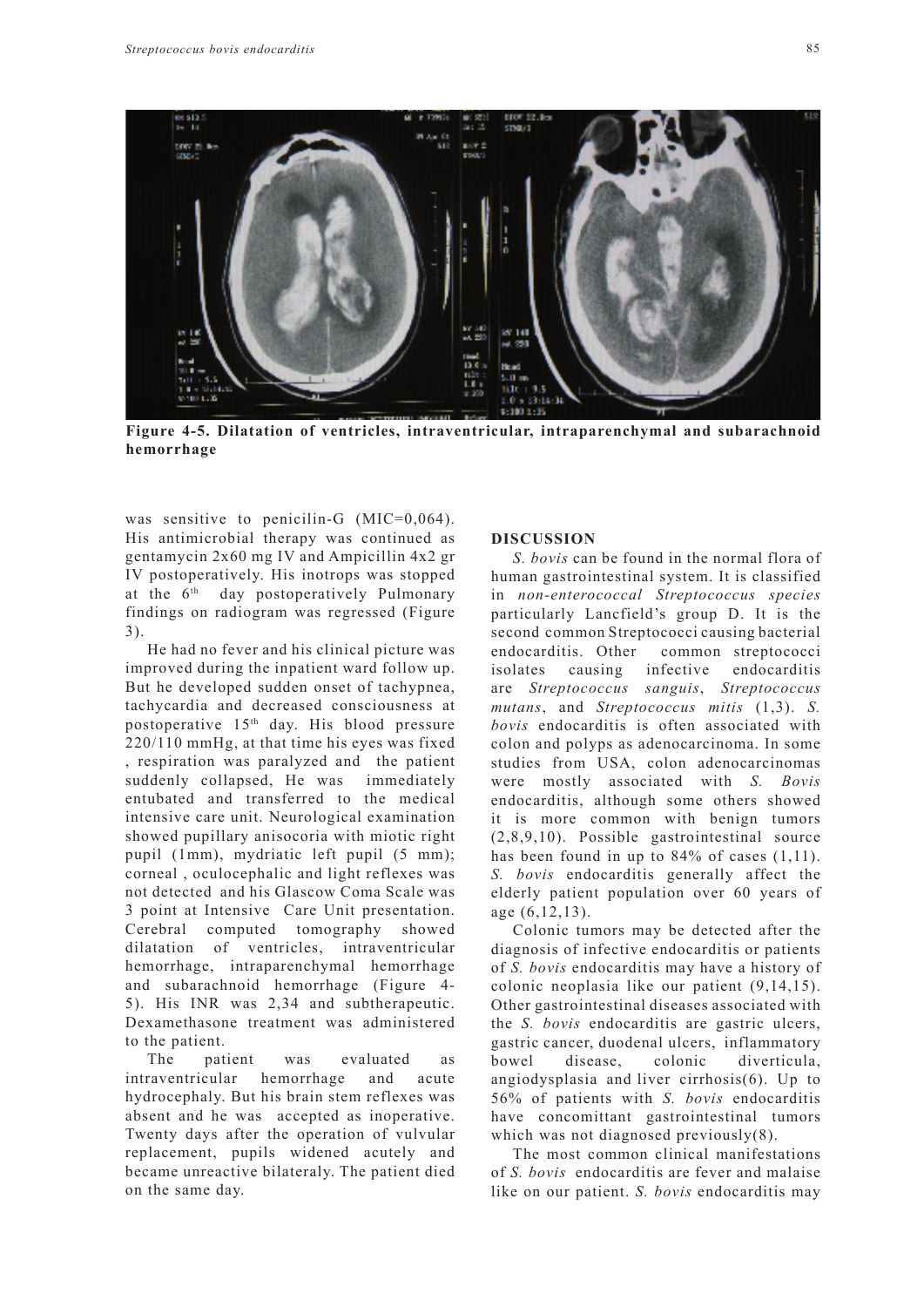also be presented as Stage D heart failure and conduction abnormalities like right bundle branch block (15) which was also present in our patient. *S. bovis* endocarditis causes multiple and more extensive valvular damage than the endocarditis caused by other microorganisms as in our patient having mitral and aortic valve involvement and also aortic root vegetation (6,15,16).

*S. bovis* endocarditis involves mostly the multiple valves simultaneously and causes hemodynamically unstable valvular insufficiency which usually necessitates cardiac surgery in up to 73% of patients.(5,6,15). Additionally *S. bovis* endocarditis has a worse long term prognosis than infective endocarditis caused by other microorganisms(6)

In general, neurologic manifestations of the infective endocarditis in all microbiological species includes thromboembolic brain infarction , transient ischemic attack , cerebral hemorrhage, meningitis, brain abcesses, toxic encephalopathy, and headache(17). The incidence of stroke in *S. bovis* endocarditis is around 6% (15). Higher rates of valvular destruction, thromboembolic events, and neurological complications are seen in *S. bovis* endocarditis (5,6,15). Ischemic stroke and splenic rupture that are both due to thromboembolism in *S. bovis* endocarditis described in literature (18).

*S. bovis* endocarditis may cause subarachnoid hemorrhage which is most commonly resulted from rupture of mycotic aneurysm. Also pyogenic arterial wall necrosis due to septic embolism may cause subarachnoid hemorrhage in *S. bovis* endocarditis apart from the rupture of mycotic aneurysm. These two mechanisms should be distinguished from each other (19). Even though patients with *S. bovis* endocarditis is treated medically and surgically, mycotic aneursyms or pyogenic arterial wall necrosis may progress to subarachnoid hemorrhage and may cause mortality in long term prognosis. Because short and long term neurological complications may be seen commonly in *S. bovis* endocarditis, these patients should be evaluated and followed carefully. Further radiodiagnostic investigations should be considered in *S. bovis* endocarditis.

In conclusion, compared to other Streptoccal endocarditis, *S. Bovis* endocarditis has more destructive cardiac and neurological complications. Team work including emergency medicine, cardiology, cardiovascular surgery, microbiology, infectious diseases, gastroenterology and critical care medicine departments are required for rapid diagnosis and treatment. Because neurological complications cause serious mortality and morbidity even after the treatment, patients with *S. bovis* endocarditis should be evaluated in details about the neurological complications.

## **REFERENCES**

- 1. Bayliss R, Clarke S, Oakley CM et al. The bowel, the genitourinary tract and infective endocarditis. Br Heart J 1984;51:339-45
- 2. Roses DF, Richman H, Localio SA. Bacterial endocarditis associated with colorectal carcinoma. Ann Surg 1974;179: 190-91.
- 3. Patterson JE, Sweeney AH ,Simms M, et al. An analysis of 110 serious enterococcal infections: epidemiology,antibiotic susceptibility, and outcome. Medicine (Baltimore) 1995;74:191-200
- 4. McCoy WC, Mason JM. Enterococcal endocarditis associated carcinoma of sigmoid:report of a case. J Med Assoc State Ala 1951;21:162-66
- 5. Duval X, Papastamopoulos V, Longuet P et al Definite Streptococcus bovis endocarditis:characteristics in 20 patients. Clin Microbiol Infect 2001;7: 3-10
- 6. Kupferwasser I, Darius H, Muller AM et al. Clinical and morphological characteristics in Streptococcus bovis endocarditis: a comparison with other causative microorganisms in 177 cases. Heart 1998;80:276-80
- 7. Gergaud JM, Breux JP, Roblot P, Gil R, Becq-Giraudon B. Complications neurologiques de l'endocardite infectieuse. NN Med Interne (Paris) 1995;146:413-18
- 8. Hoen B, Briancon S, Delahaye F et al. Tumors of the Colon Increase the risk of developing Streptococcus bovis Endocarditis: Case Control Study. Clin Infect Dis 1994;19:361-62
- 9. Zarkin BA, Lillemoe KD, Cameron JL, Effron PN, Magnusson TH, Pitt HA. The tiriad of Streptococcus bovis bacteremia ,colonic pathology and liver disease. Ann Surg 1990;211: 786-92
- 10. Leport J, Leport C, Vilde JL, Cerf M. Endocardites a Streptococcus bovis et pathologie colique: apropos de 42 abservations. Gastroenterol Clin Biol 1987;11:25A